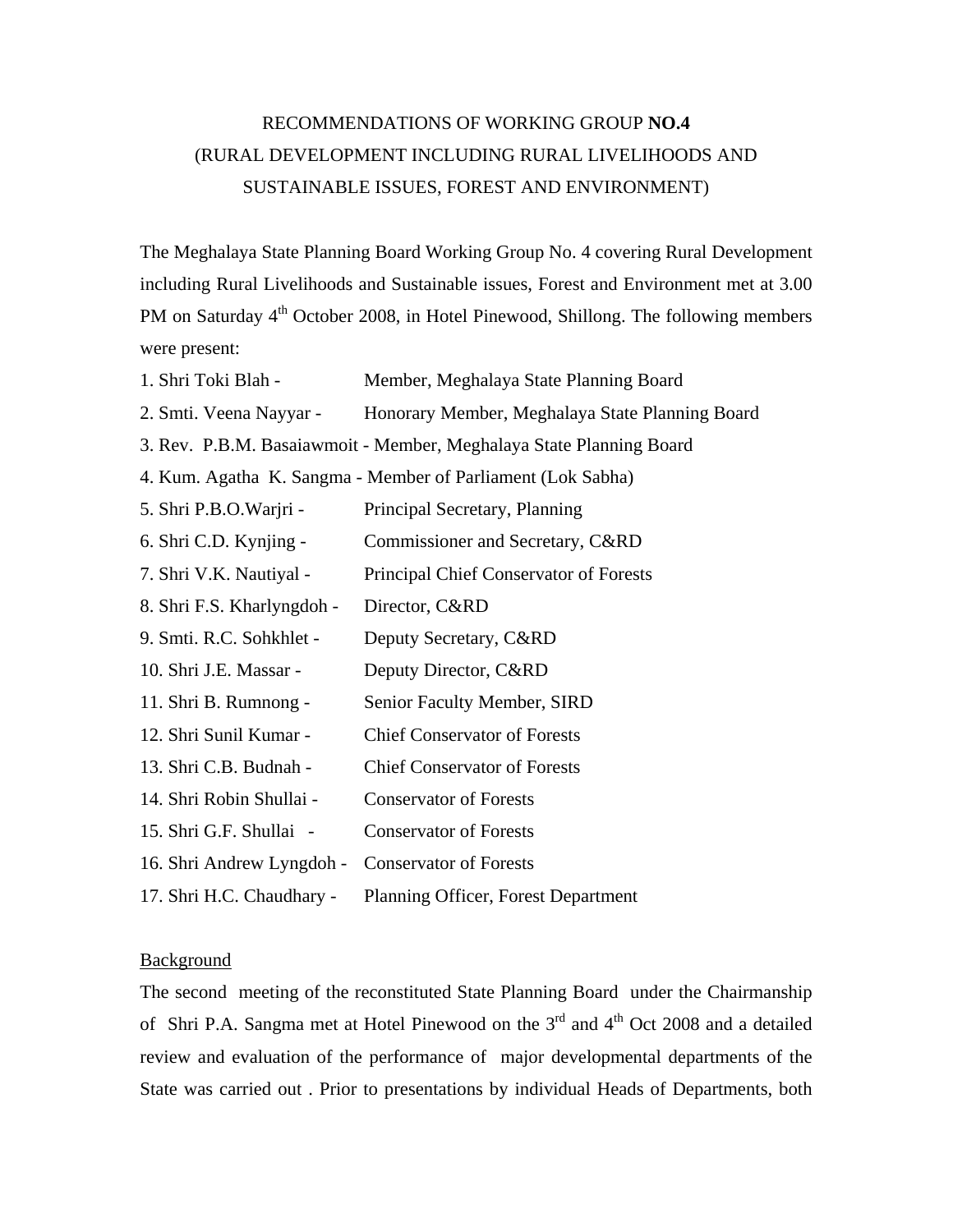the Chief Minister, Dr. Donkupar Roy and the Chairman, Meghalaya State Planning Board, Shri P.A. Sangma addressed the meet. The gist of both addresses are highlighted -

## Chief Minister – Dr. Donkupar Roy

- 1. Need to take stock of performance towards achievement of Government's goals which are basically to improve quality of life, remove poverty and enhance economic opportunities.
- 2. To carry forward the Common Minimum Programme of the Government through a participatory manner.
- 3. To built on the strengths of the State and to redress areas of weakness.
- 4. Priorities of the Government will be on :-
- a) Agriculture and allied sectors.
- b) Enhanced income generation for women.
- c) Decentralization of planning and involvement of the people in the planning process.
- d) Emphasis on social services such as education, health, water supply and nutrition.
- e) Poverty alleviation and employment generation in rural areas through rural development programmes.

Chairman State Planning Board – Shri P.A. Sangma

- 1. Need for an all encompassing development policy frame work for the State of Meghalaya.
- 2. Core areas of concern which need immediate attention are building institutions of the people, enhancing the capacity of such institutions to make them relevant in a participatory mode of development, encouraging and promoting research and introducing a sustainable paradigm of development for Meghalaya.
- 3. Preparation of a developmental road map for the next three years under  $11<sup>th</sup>$  Plan to reflect the MPA Government's Common Minimum Programme.
- 4. To enable the State to eventually come up with a focused vision that will enable Meghalaya to develop, progress and compete with the rest of the country on an even footing.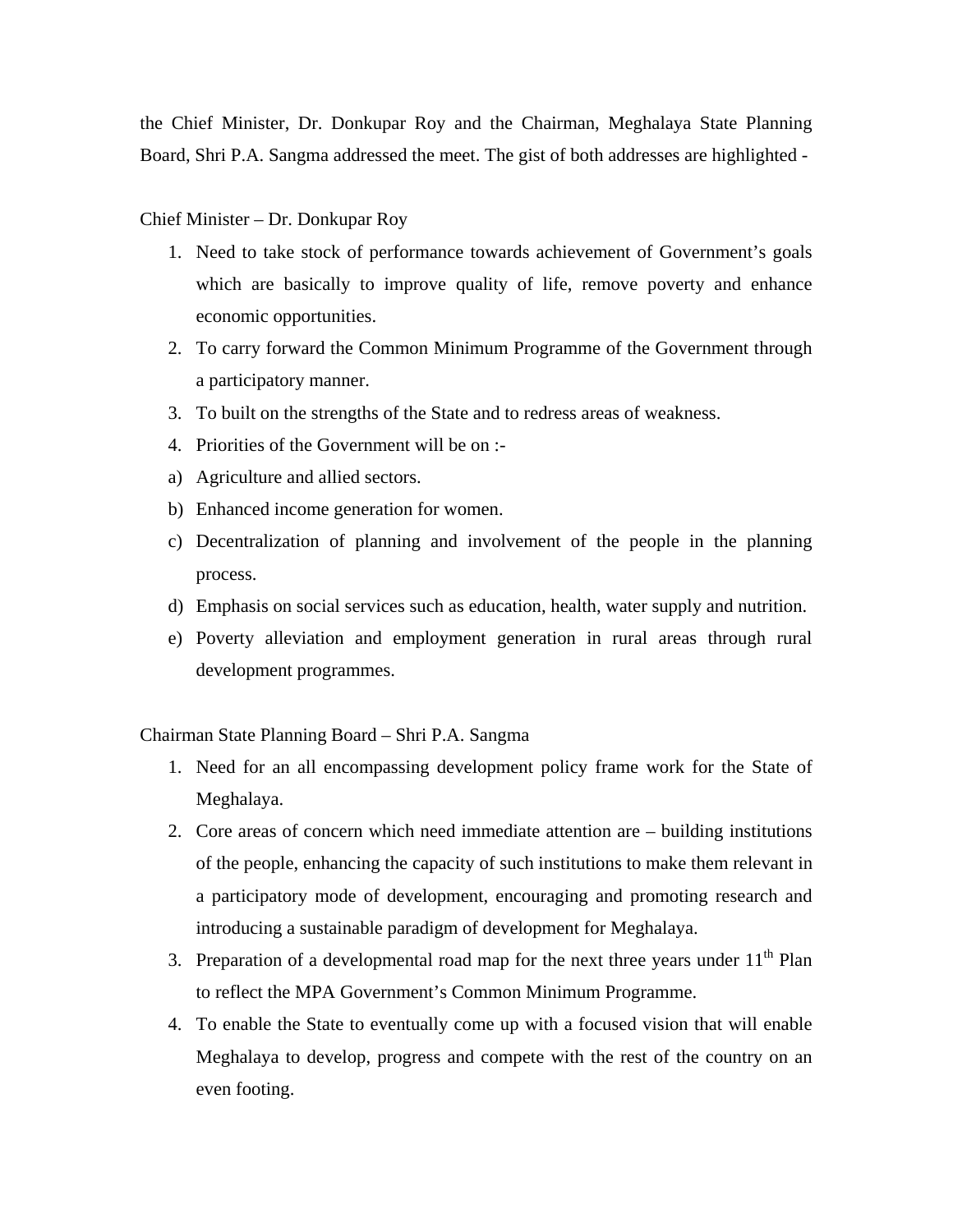5. Constitute working groups whose mandate is to come up with effective working paradigms for the departments under their charge so as to enable these departments to meet with the expectations highlighted above.

As per TOR No i & ii of the Working Group No 4 vide Notification No. PB.57/2008/4 dated Shillong,  $16<sup>th</sup>$  Sept 2008 and as directed by the Chairman of the State Planning Board , the Working Group on Rural Development sector including Rural Livelihoods and Sustainable Issues, Forest and Environment met on the afternoon of the  $4<sup>th</sup>$  October, 2008 and after an in depth and detailed discussion on general performance, expectations and requirements of the two concerned departments i.e. Forest and Environment and Community & Rural Development for effective implementation of their respective programmes of work within the parameters set by the issues flagged above, the working group came up with the report highlighted below.

- 1. The working group met and from the very outset took note of the fact that almost all of the core issues flagged by both the Chief Minister and the Chairman Planning Board fell within the ambit and sphere of consideration set up for this working group.
- 2. It was also recognized that both departments mentioned had a major role to play in the development and growth of the rural economy an economy which affects not less than 80 % of the State's population.
- 3. Field activities of both departments are closely related with the day-to-day lives of rural Meghalaya. Rural priorities such as agriculture and its allied activities, livelihoods, poverty alleviation, land issues, biodiversity preservation, rural health and education, natural resource and watershed management, rural tourism and even culture are always in the forefront of all interventions undertaken by both departments.
- 4. These departmental activities mentioned above urgently call for the emergence of a working paradigm that will ensure an effective and sustainable development delivery mechanism based on transparent participatory stakeholder involvement, all of which are aimed towards the accelerated development of the rural constituencies of the State.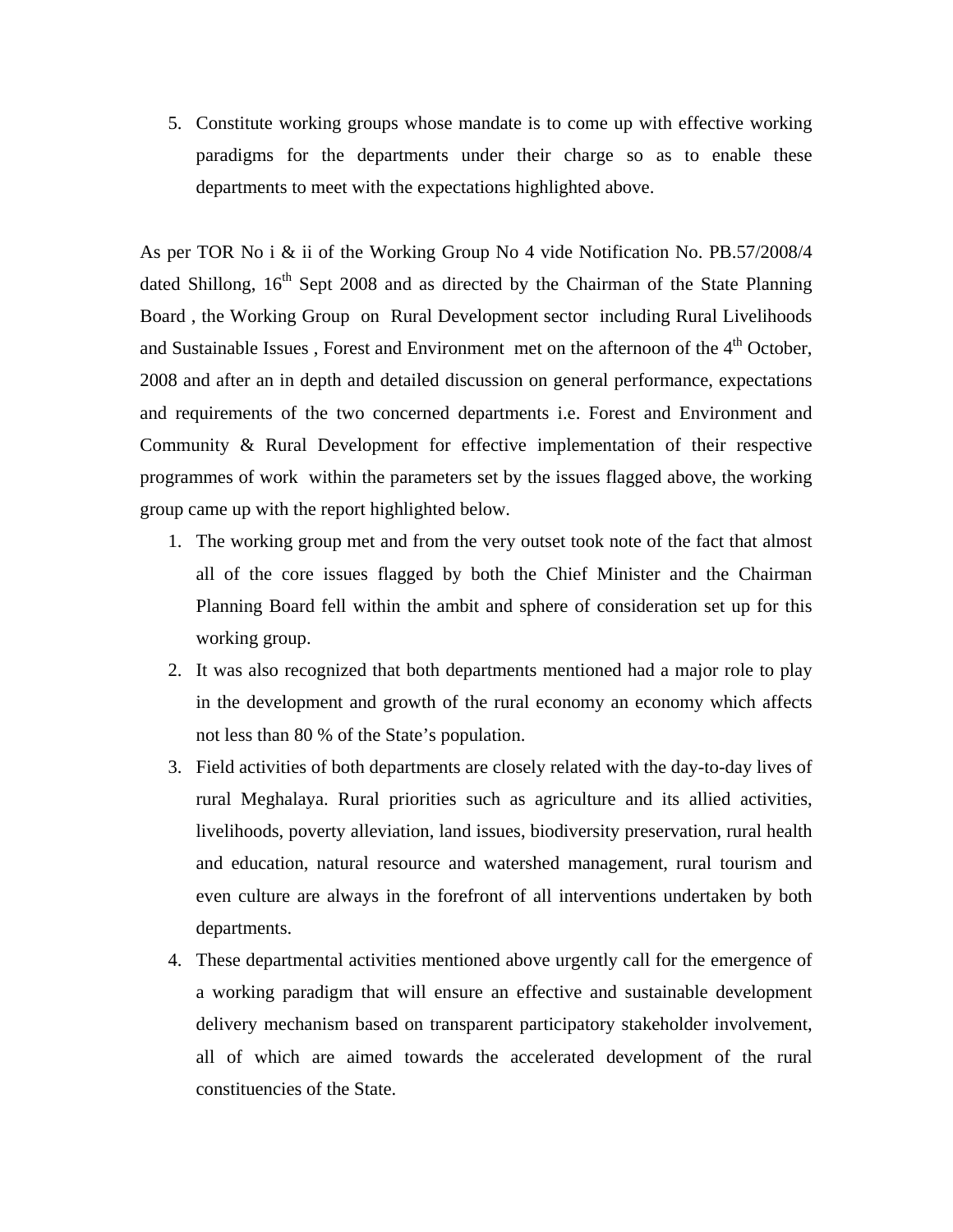- 5. For such a mechanism to emerge there is need, as emphasized by both the Chief Minister and the Chairman, State Planning Board and as reflected in the Common Minimum Programme of the Government, to bring rural communities as participative stakeholders on all future development efforts of the State.
- 6. There was also a candid admission to the effect that, in the absence of an over arching comprehensive development policy that is participative and Meghalaya specific in nature, both departments are totally dependent on central schemes to push developmental interventions in the field. Such interventions, since they are top-down in approach may not always be relevant to prevailing ground realities and do not promote the feeling of community involvement & ownership over development.
- 7. The best way in which both departments as well as other departments connected with rural development, can meet their obligations to the people and the Government is to seek recourse from the enabling provisions of the  $73<sup>rd</sup>$ Amendment of the Constitution of India (Part IX of the Constitution) which in turn looks at sustainable development through viable means of devolution and decentralization of governance.
- 8. In view of Art 243ZC read with Art 243 (d) and Art 243C (1), Meghalaya is constitutionally authorized to legislate on laws that will enable the establishment of a community institution at the community , block and district level that shall be bottom-up and participatory in character and that shall greatly enhance the development delivery mechanism in a manner that shall be accountable, transparent, gender sensitive, effective and sustainable, through empowering technologies, specifically designed to bring in community ownership over all future developmental interventions to be undertaken by the State.
- 9. It is therefore the recommendation of this working group on Rural Development sector including Rural Livelihoods and Sustainable Issues, Forest and Environment to move the Government of Meghalaya to legislate on the matter and to come up with an Act to establish a paradigm of rural development that shall be bottom-up and participatory as mentioned above . The approach strategy shall be sustainable development through stakeholders in which institution